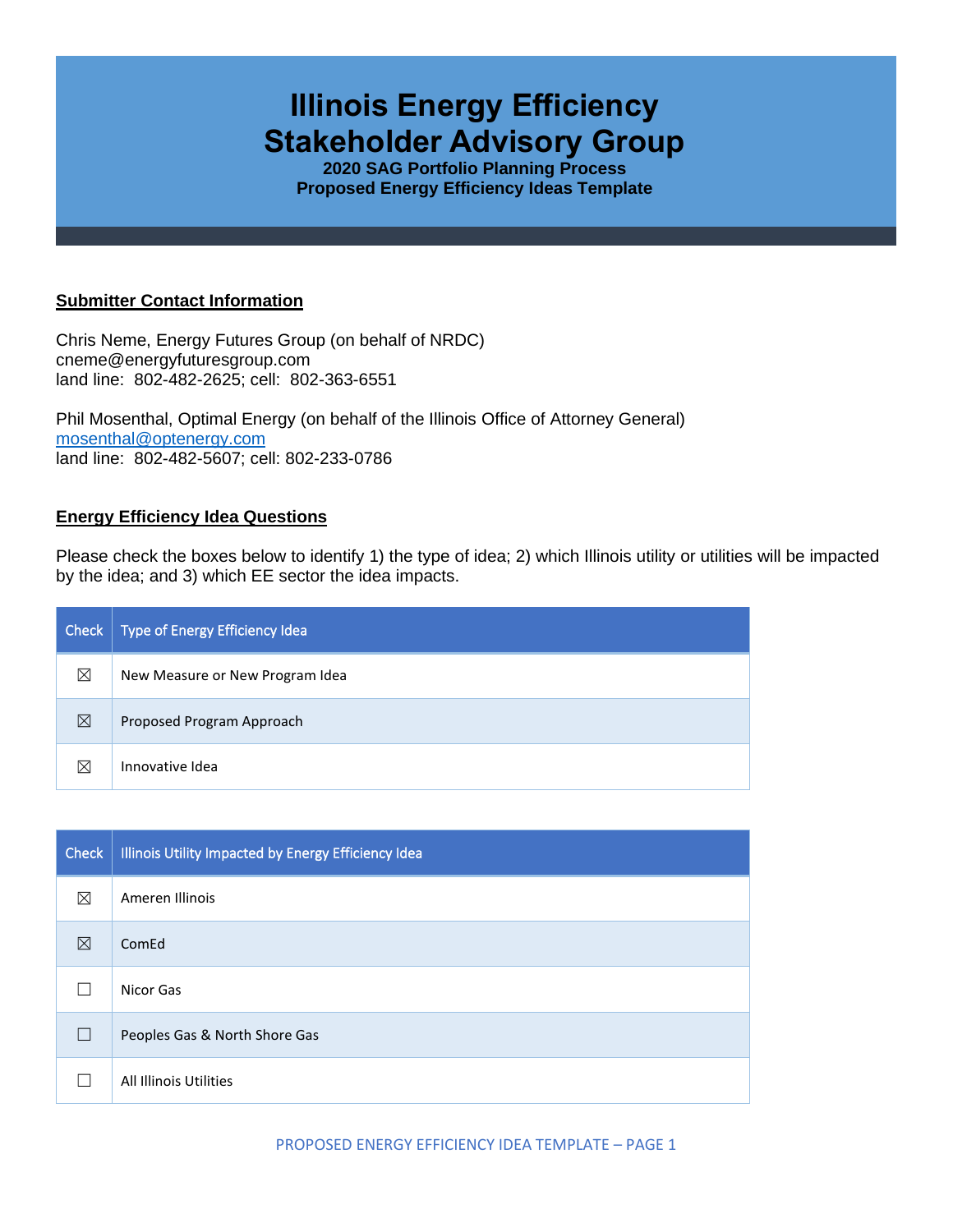| <b>Check</b> | <b>Energy Efficiency Sector Targeted by Energy Efficiency Idea</b>           |
|--------------|------------------------------------------------------------------------------|
|              | Residential Customers – Single Family (non-income qualified/income eligible) |
|              | Residential Customers – Multifamily (non-income qualified/income eligible)   |
|              | Residential Customers – Single Family Income Qualified/Income Eligible       |
|              | Residential Customers - Multifamily Income Qualified/Income Eligible         |
| $\boxtimes$  | Small Business Customers (commercial & industrial sector)                    |
| $\boxtimes$  | Medium/Large Business Customers (commercial & industrial sector)             |
|              | Other (research & development, emerging technologies, market transformation) |

## **Additional Questions**

1. **Description of Idea:** Describe the proposed idea, including the purpose of the suggested idea and rationale. Describe whether this is an idea that could be implemented in an existing EE program, or whether the idea involves establishing a new measure or program. Please indicate whether additional research may be required before implementation.

*Questions to consider: What issue will this proposed change resolve? Will the proposed change increase participation and result in increased energy savings? Will this reduce costs? Will this increase customer satisfaction? Will this help achieve statutory goals? Will this help increase program penetration?* 

## **C&I Networked Lighting Controls**

Networked lighting controls (NLC) in C&I buildings offer a huge reservoir of electricity savings potential. Indeed a recent study suggests the savings potential with aggressive utility programs could provide electric savings over the next decade that are on part with, if not greater than the savings potential from C&I indoor LED products (see: [https://www.designlights.org/default/assets/File/DLC\\_Energy-Savings-Potential-of-DLC-](https://www.designlights.org/default/assets/File/DLC_Energy-Savings-Potential-of-DLC-Commercial-Lighting-and-Networked-Lighting-Controls.pdf)[Commercial-Lighting-and-Networked-Lighting-Controls.pdf\)](https://www.designlights.org/default/assets/File/DLC_Energy-Savings-Potential-of-DLC-Commercial-Lighting-and-Networked-Lighting-Controls.pdf). Moreover, that savings potential has been largely untapped, both nationally and in Illinois. Further, the non-energy benefits available to many businesses may be of even greater value than the energy savings. Importantly, the opportunity to capture savings from NLCs is somewhat time sensitive since every LED installation that occurs without controls can become a lost opportunity for a decade or more. Nationally, the commercial penetration of LED in the linear submarket is estimated to be 28% in 2020 and is quickly growing toward a forecasted 63% by 2025.<sup>1</sup> Once those products are installed without NLC, it becomes much more expensive to pursue NLC and therefore more difficult to get customers to participate. Thus, we should try to maximize the installation of controls, and specifically networked lighting controls, during the upcoming stage of rapid adoption LED lamps and fixtures.

Acquiring NLC savings is more challenging than acquiring savings from LED lamps and fixtures because (1) the technology and its benefits are not well recognized by trade allies and customers; (2) the technology is more complicated to install than lamps or fixtures, requiring important lighting design and commissioning

<sup>1</sup> DOE Energy Savings Forecast of Solid-State Lighting in General Illumination Applications, Table 4.23, available at [https://www.energy.gov/sites/prod/files/2019/12/f69/2019\\_ssl-energy-savings-forecast.pdf.](https://www.energy.gov/sites/prod/files/2019/12/f69/2019_ssl-energy-savings-forecast.pdf)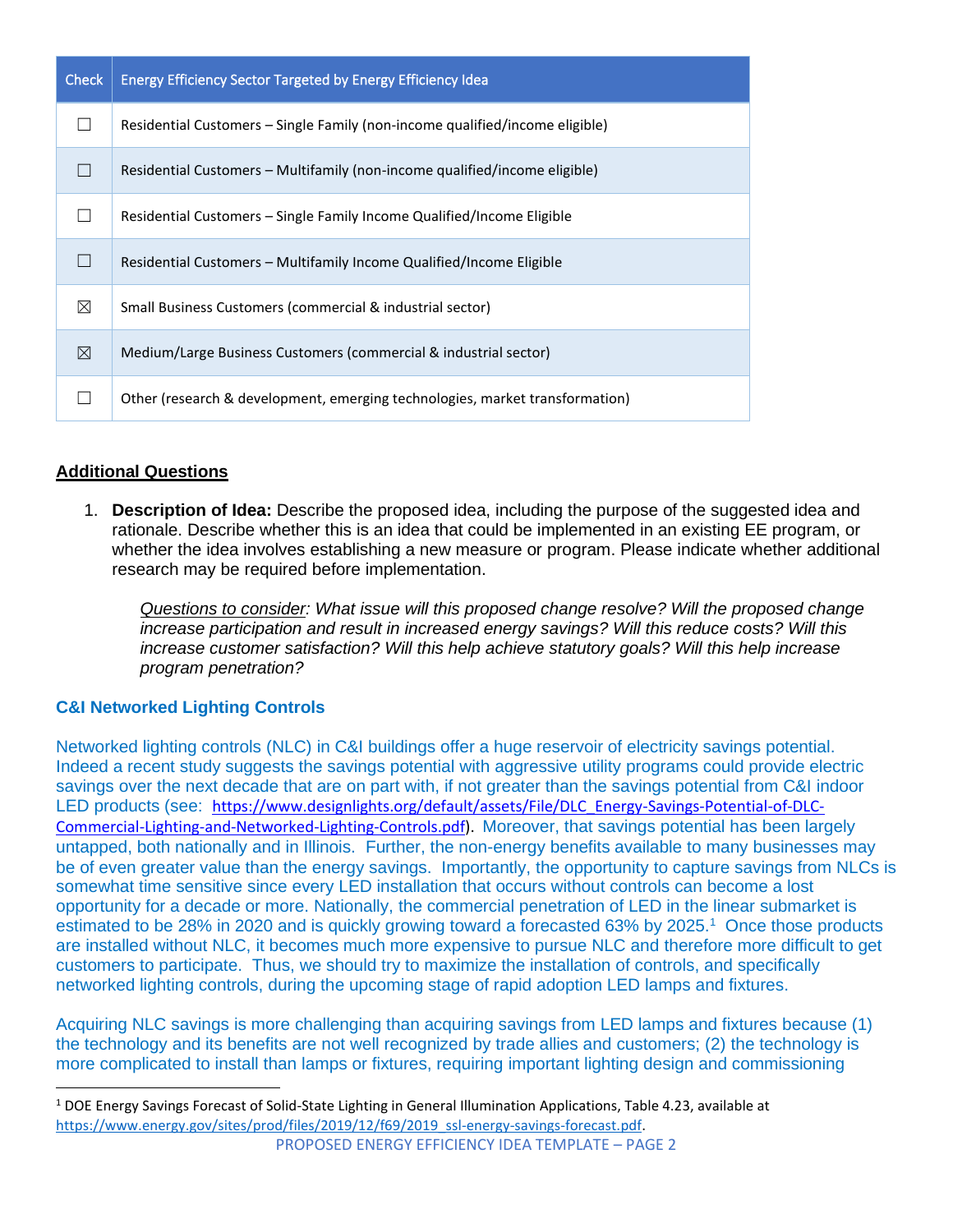expertise; (3) there are not many trade allies that have that expertise; (4) the current cost per unit of savings is greater than for fixtures and much greater than for lamps – though potentially still cost-effective and on a downward trajectory that could be accelerated by utility promotion; and (5) the measure doesn't fit well into traditional utility program mechanisms such as per-unit incentives and savings used in prescriptive and midstream.

Thus, we propose a four-part program:

- Demonstration projects. ComEd and Ameren should each fund 2 to 3 demonstration projects (free of charge to the host customers if necessary), with investment in tracking of impacts, both energy savings and non-energy benefits. These projects will provide the utilities with direct experience with the technology's costs, how to minimize such costs, the energy savings potential, and how it could address other interests/needs of customers. The demonstration project should then be turned into case studies to help market the technology to other customers in the future. Ideally, several different types of customers that have a high likelihood of significant non-energy benefits – e.g. retailers who can use it to monitor traffic patterns in their stores (to inform product placement) and hospitals<sup>2</sup> who can use it to trace key assets like wheelchairs – should be targeted. Ideally, these demos should start in late 2020 or early 2021 to allow the results to be used at the beginning of the next plan cycle.
- Lighting contractor training. Identify contractors that are already familiar with the technology and/or very interested and offer training on its benefits, how to design and install systems, etc. Existing training offered by the DesignLights Consortium, Lighting Design Lab, and/or other parties could be leveraged. Participation in the utility training offer should be a prerequisite for obtaining financial incentives (next point).

ፌ  $\sum_{\text{PDF}}$ 

DLC Online NLC Training Course Overv

> • Financial Incentives. Offer financial incentives, on a per square foot basis, for the installation of NLC. The Wisconsin Focus on Energy program currently does this, offering \$0.25/sf; they estimate that the incremental cost was \$0.68/sf (for just the NLC, excluding other lighting product costs) based on actual projects completed in 2019.<sup>3</sup> The IL utilities may want to start a little higher – e.g. \$0.35 to \$0.50/sf – until the program gains significant traction in the market. The Wisconsin TRM has deemed savings ranging from 0.93 to 1.36 kWh per sf (see embedded file below), depending on type of C&I customers, so even at \$0.35/sf, the cost per unit of savings may not be much different than the utilities' current portfolio averages.



- Integration with other Programs. It may be important to consider reducing incentives for LED lamps and fixtures without controls, and promoting integration of controls when other lighting retrofits are taking place (so that the incremental incentive for controls is enough to drive the market). It may also be important to consider how to integrate at least offers of NLC, as an upsell, into small business DI programs.
- 2. **Implementation:** How will this idea be delivered to the target market? Describe marketing strategies used to reach the target market and minimize market confusion.

 $2$  The Covid-19 pandemic may make a hospital demo infeasible; if so, a different kind of facility could be considered.  $3$  Note that the embedded info from the Wisconsin TRM suggests an incremental cost of \$1.68/sf, but that was based on 2016 manufacturer interviews. Costs have come down since then.